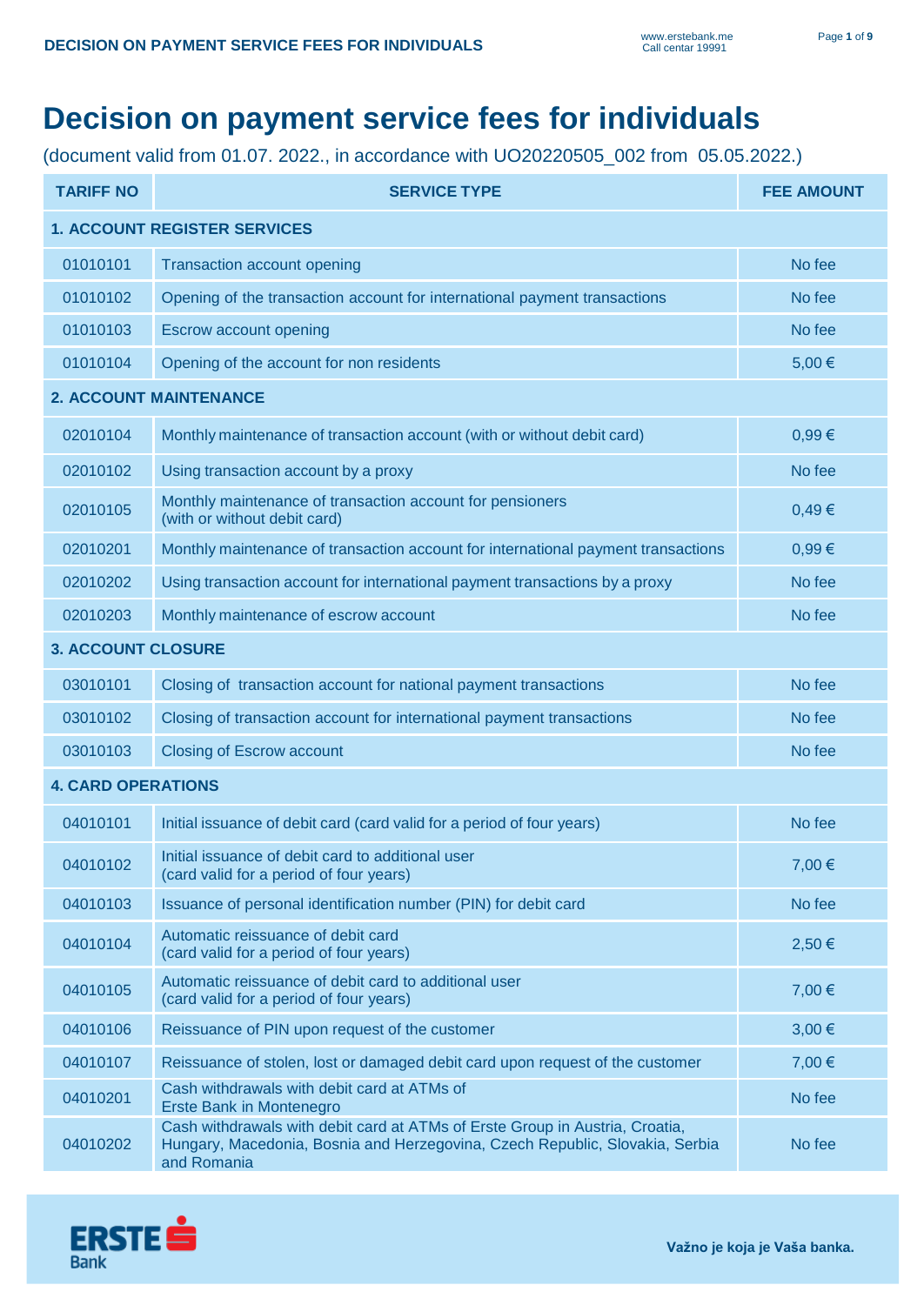| 04010203 | <b>DCC - Dynamic Currency Conversion</b>                                                                                                                                    | 8 % of the amount             |
|----------|-----------------------------------------------------------------------------------------------------------------------------------------------------------------------------|-------------------------------|
| 04010301 | Cash withdrawals with debit cards at ATMs of other banks<br>in Montenegro                                                                                                   | 2,50 %<br>min 4,00 $\in$      |
| 04010302 | Cash withdrawals with debit cards at ATMs of other banks outside<br>of Montenegro                                                                                           | 2,50 %<br>min 4,00 $\in$      |
| 04010303 | Cash withdrawals with debit card at Erste Bank POS terminals<br>in Montenegro                                                                                               | No fee                        |
| 04010304 | Cash withdrawals with debit card at POS terminals of other banks<br>in Montenegro                                                                                           | 2,50 %<br>min 5,00 $\epsilon$ |
| 04010305 | Cash withdrawals with debit card at POS terminals of other banks<br>outside of Montenegro                                                                                   | 2,50 %<br>min $3,50 \in$      |
| 04010306 | Conversion of transactions from foreign currency to EUR created with debit card                                                                                             | 1,50%                         |
| 04010401 | Unsubstantiated complaints related to debit card in Montenegro                                                                                                              | 10,00€                        |
| 04010402 | Unsubstantiated complaints related to debit card outside<br>of Montenegro                                                                                                   | 10,00€                        |
| 04010403 | Account balance inquiry at ATMs of Erste Bank AD Podgorica                                                                                                                  | 0,40€                         |
| 04010404 | Account balance inquiry at ATMs of other banks in the country and abroad                                                                                                    | $0,50 \in$                    |
| 04010405 | Purchase of goods and services with debit card on EFT POS terminals in the<br>country and abroad                                                                            | No fee                        |
| 04010406 | Cancelation of debit card                                                                                                                                                   | No fee                        |
| 04010407 | Fee for ordered but not activated debit card                                                                                                                                | 5,00€                         |
| 04010501 | Initial issuance of MasterCard revolving card                                                                                                                               | No fee                        |
| 04010502 | Initial issuance of MasterCard revolving to additional user                                                                                                                 | No fee                        |
| 04010503 | Issuance of personal identification number (PIN) on the MasterCard                                                                                                          | No fee                        |
| 04010504 | <b>Reissuance of MasterCard</b>                                                                                                                                             | 2,00 €                        |
| 04010505 | Reissuance of MasterCard to additional user                                                                                                                                 | 2,00 €                        |
| 04010506 | Reissuance of PIN upon request of the customer                                                                                                                              | 3,00 €                        |
| 04010507 | Monthly membership fee for primary MasterCard holder<br>(includes travel health insurance policy)                                                                           | 2,50€                         |
| 04010508 | Monthly membership fee for MasterCard additional user<br>(includes travel health insurance policy)                                                                          | 1,25 €                        |
| 04010509 | Reissuance of stolen, lost or damaged debit card upon request<br>of the customer                                                                                            | 5,00€                         |
| 04010601 | Cash withdrawals from MasterCard at ATMs of Erste Bank in Montenegro                                                                                                        | 3,00 %<br>min $3,00 \in$      |
| 04010602 | Cash withdrawals from MasterCard at ATMs of Erste Group in Austria, Croatia,<br>Hungary, Macedonia, Bosnia and Herzegovina, Czech Republic, Slovakia, Serbia<br>and Romania | 3,00 %<br>min $3,00 \in$      |
| 04010701 | Cash withdrawals from MasterCard at ATMs of other banks in Montenegro                                                                                                       | 3,00 %<br>min 4,00 $\in$      |
| 04010702 | Cash withdrawals with MasterCard at ATMs of other banks outside of Montenegro                                                                                               | 3,00 %<br>min 4,00 $\in$      |
| 04010703 | Cash withdrawals with MasterCard at POS terminals of Erste Bank<br>in Montenegro                                                                                            | 3,00 %<br>Min $3,00 \in$      |
| 04010704 | Cash withdrawals with MasterCard at POS terminals of other banks<br>in Montenegro                                                                                           | 3,00 %<br>min 5,00 $\in$      |

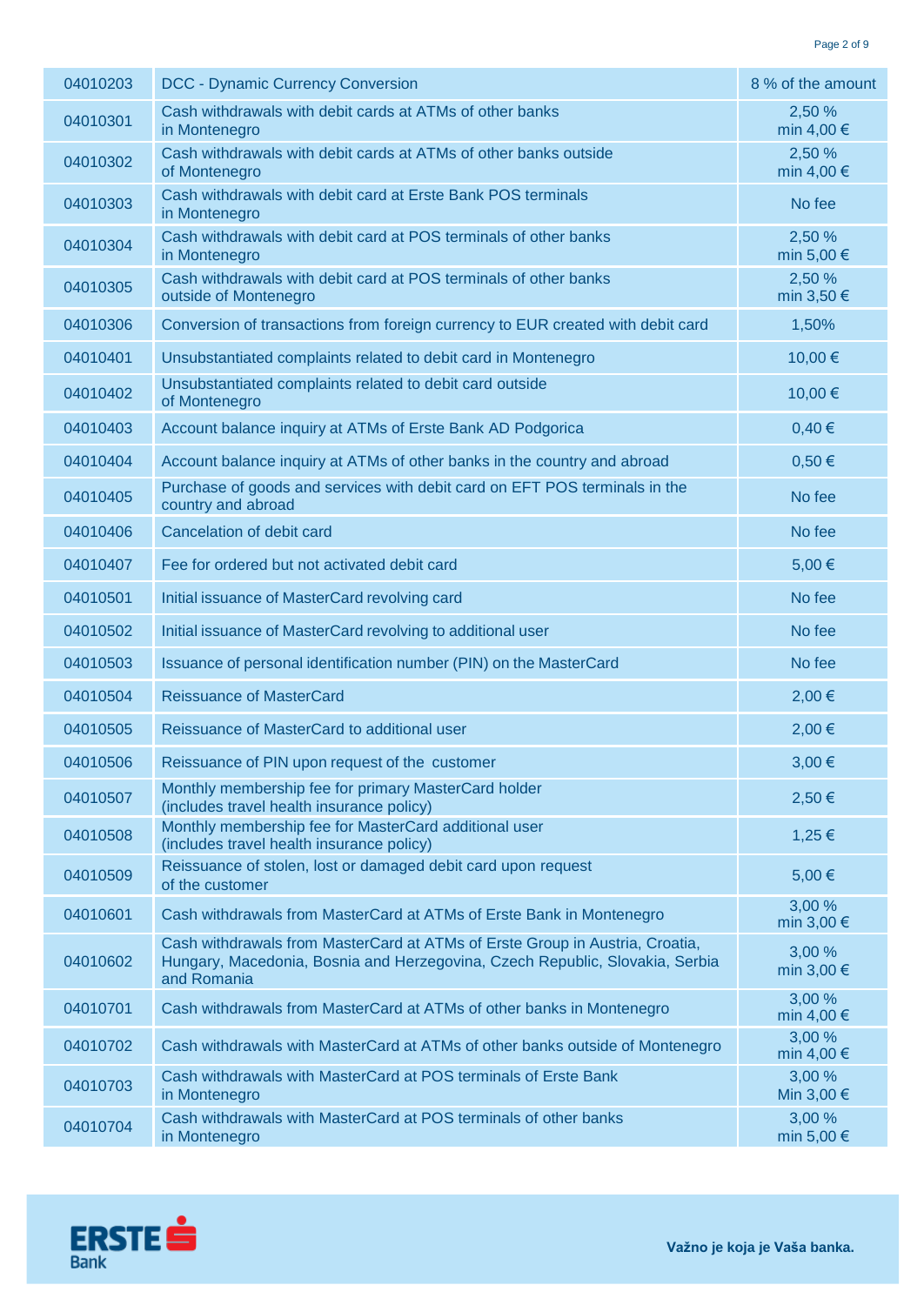| 04010705                   | Cash withdrawals with MasterCard at POS terminals of other banks<br>outside of Montenegro                                                                                         | 3,00 %<br>min 5,00 €                 |
|----------------------------|-----------------------------------------------------------------------------------------------------------------------------------------------------------------------------------|--------------------------------------|
| 04010706                   | Conversion of transactions from foreign currency to EUR created with<br>revolving credit card                                                                                     | 1,50 %                               |
| 04010801                   | Unsubstantiated complaints related to MasterCard in Montenegro                                                                                                                    | 10,00€                               |
| 04010802                   | Unsubstantiated complaints related to MasterCard outside of Montenegro                                                                                                            | 10,00€                               |
| 04010803                   | Issuing copies of monthly reports upon client's request                                                                                                                           | 2,00 €                               |
| 04010804                   | Closing (cancelation) of revolving MasterCard                                                                                                                                     | No fee                               |
| 04010807                   | Sending invoices for credit cards by Montenegro Post                                                                                                                              | 1,00 €                               |
| <b>EURONET ATM NETWORK</b> |                                                                                                                                                                                   |                                      |
| 04010805                   | Acces fee/Surcharge fee (per foreign transaction)                                                                                                                                 | 4,95€                                |
| 04010806                   | Dunamic currency conversion (DCC)                                                                                                                                                 | 13%                                  |
| <b>5. INSTALLMENT CARD</b> |                                                                                                                                                                                   |                                      |
| 04010900                   | Monthly maintenance for card holder                                                                                                                                               | 1,50 €                               |
| 04010901                   | Monthly maintenance for additional user                                                                                                                                           | $0,50 \in$                           |
| 04010910                   | Initial issuance of installment card and PIN                                                                                                                                      | No fee                               |
| 04010911                   | Automatic reissuance of installment card                                                                                                                                          | No fee                               |
| 04010912                   | Reissuance of installment card at client's request                                                                                                                                | 5,00€                                |
| 04010913                   | Reissuance of PIN for installment card at client's request                                                                                                                        | 3,00 €                               |
| 04010906                   | Account balance inquiry at ATMs of other banks in the country and abroad                                                                                                          | $0,50 \in$                           |
| 04010907                   | Account balance inquiry at ATMs of Erste Group in Austria, Croatia, Hungary,<br>Macedonia, Bosnia and Herzegovina, Czech Republic, Slovakia, Serbia and<br>Romania                | 0,30€                                |
| 04010908                   | Cash withdrawals with installment card at ATMs of Erste Group in Austria, Croatia,<br>Hungary, Macedonia, Bosnia and Herzegovina, Czech Republic, Slovakia, Serbia<br>and Romania | 2,00 % min 2,00€<br>+installment fee |
| 04010909                   | Cash withdrawals with at installment card at ATMs of other banks<br>in Montenegro and abroad                                                                                      | 3,00 % min 3,00€<br>+installment fee |
| 04010914                   | Cash withdrawals with at installment card at POS terminals (other banks<br>in Montenegro and abroad)                                                                              | 3,00 % min 3,00€<br>+installment fee |
| 04010915                   | Cash withdrawals with at installment card at POS terminals (Erste Group)                                                                                                          | 3,00 % min 3,00€<br>+installment fee |
| 04010903                   | Changing the number of installments at the teller desk                                                                                                                            | 2,00 €                               |
| 04010904                   | Changing the number of installments via NetBanking service                                                                                                                        | 1,00 €                               |
| 04010905                   | Changing the number of installments via mBanking service                                                                                                                          | 1,00 €                               |
| 04010932                   | Early repayment of debts (partially or in total)                                                                                                                                  | No fee                               |
| 04010922                   | Fee – 1 installment (0,01€-20,00€)                                                                                                                                                | 0,50% on the<br>transaction amount   |

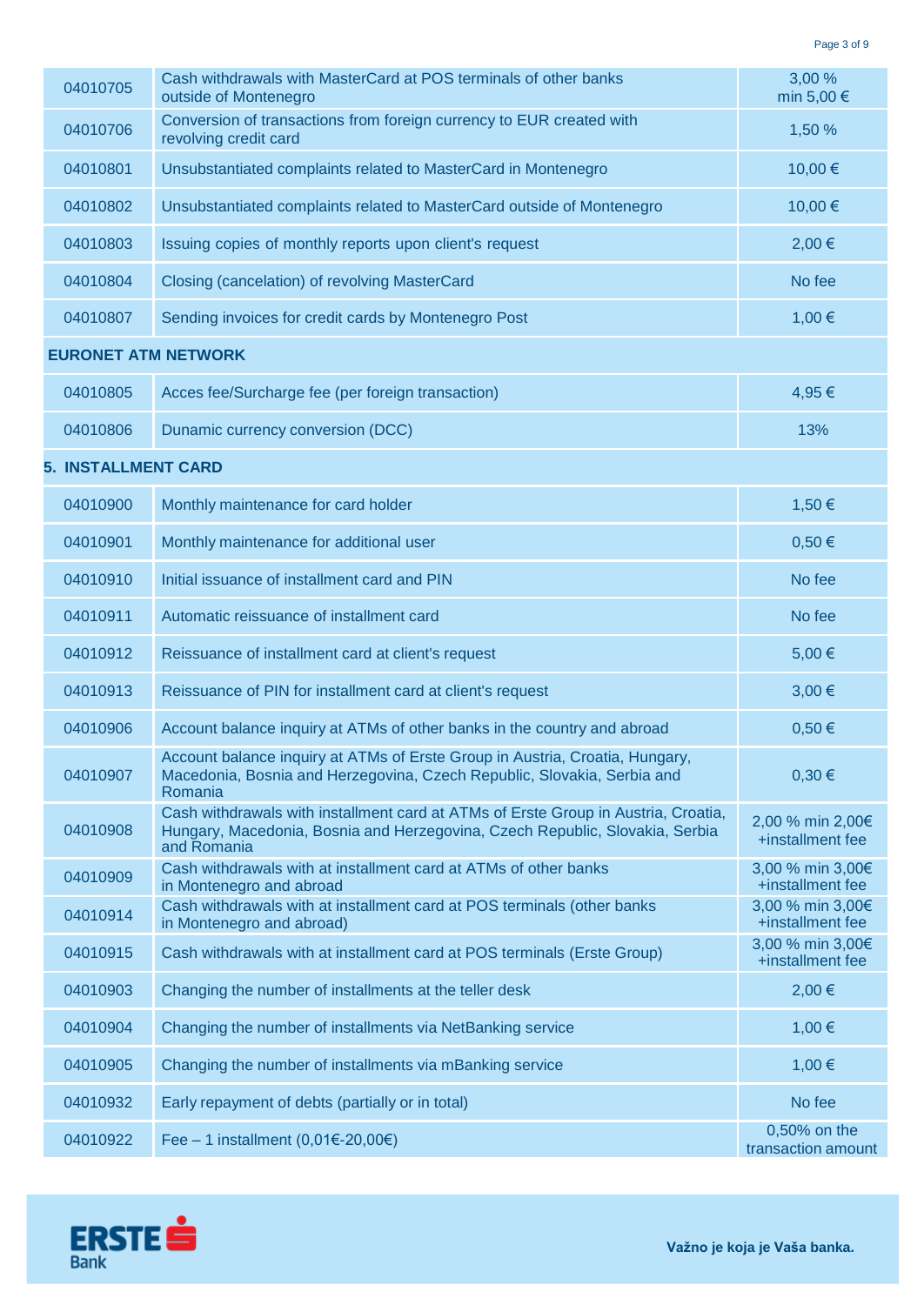Page 4 of 9

| 04010923 | Fee – 2 installment (20,01€-50,00€)                                                                                                                                 | 2,00% on the<br>transaction amount   |
|----------|---------------------------------------------------------------------------------------------------------------------------------------------------------------------|--------------------------------------|
| 04010924 | Fee – 3 installment (50,01€-80,00€)                                                                                                                                 | 3,00% on the<br>transaction amount   |
| 04010925 | Fee – 4 installment (80,01€-120,00€)                                                                                                                                | 3,40% on the<br>transaction amount   |
| 04010933 | Fee – 5 installment (120,01€-150,00€)                                                                                                                               | 3,70% on the<br>transaction amount   |
| 04010927 | Fee – 6 installment (150,01€-200,00€)                                                                                                                               | 4,00% on the<br>transaction amount   |
| 04010928 | Fee – 9 installment (200,01€-400,00€)                                                                                                                               | 5,00% on the<br>transaction amount   |
| 04010929 | Fee - 12 installment (400,01€-800,00€)                                                                                                                              | 6,00% on the<br>transaction amount   |
| 04010930 | Fee - 18 installment (800,01€-1200,00€)                                                                                                                             | 8,00% on the<br>transaction amount   |
| 04010921 | Fee $-24$ installment (1200,00 $\epsilon$ +)                                                                                                                        | 10,00% on the<br>transaction amount  |
|          | 6. NATIONAL PAYMENTS FOR INDIVIDUALS - NON-CASH PAYMENTS                                                                                                            |                                      |
|          | External payments - Orders in GC and orders in RTGS for the payment of public<br>revenues that are processed between 8:30am to 02:00pm (<500 $\epsilon$ )           | $0,35 \in$ per order                 |
| 05010101 | External payments - Orders in GC and orders in RTGS for the payment<br>of public revenues that are processed between 8:30am to 02:00pm<br>$(500 - 999.99 \text{€})$ | $0,40 \in$ per order                 |
|          | External payments - Orders in GC and orders in RTGS for the payment of public<br>revenues that are processed between 02:00am to 05:30pm (<500 $\epsilon$ )          | $0,46 \in$ per order                 |
| 05010102 | External payments - Orders in GC and orders in RTGS for the payment of public<br>revenues that are processed between 02:00am to 05:30pm (500 - 999.99 €)            | $0,52 \in$ per order                 |
|          | External payments - Orders in RTGS being processed between<br>8:30 am to 02:00pm (<1000 $\epsilon$ )                                                                | $3,00 \in$ per order                 |
|          | External payments - Orders in RTGS being processed between<br>8:30 am to 02:00pm (1.000 - 2.999.99 $\epsilon$ )                                                     | 3,50 € per order                     |
|          | External payments - Orders in RTGS being processed between<br>8:30 am to 02:00pm (3.000 - 9.999.99 $\epsilon$ )                                                     | 0,13 % per order<br>(min. 5,00 €)    |
| 05010103 | External payments - Orders in RTGS being processed between<br>8:30 am to 02:00pm (10.000 - 49.999.99 $\epsilon$ )                                                   | 0,11 % per order<br>(min. 13,00 €)   |
|          | External payments - Orders in RTGS being processed between<br>8:30 am to 02:00pm (50.000 - 99.999.99 $\epsilon$ )                                                   | 0,09 % per order<br>(min. 55,00 €)   |
|          | External payments - Orders in RTGS being processed between<br>8:30 am to 02:00pm ( $> 100.000 \in$ )                                                                | 100,00 € per order                   |
|          | External payments - Orders in RTGS being processed between<br>02:00pm - 05:30pm (< 1.000 €)                                                                         | 4,00 € per order                     |
|          | External payments - Orders in RTGS being processed between<br>02:00pm - 05:30pm (1.000 - 2.999.99 €)                                                                | 4,55 € per order                     |
| 05010104 | External payments - Orders in RTGS being processed between<br>02:00pm - 05:30pm (3.000 - 9.999.99 €)                                                                | 0,17 % per order<br>(min. 6,50 €)    |
|          | External payments - Orders in RTGS being processed between<br>02:00pm - 05:30pm (10.000 - 49.999.99 €)                                                              | 0,14 % per order<br>(min.16,90 €)    |
|          | External payments - Orders in RTGS being processed between<br>02:00pm - 05:30pm (50.000 - 99.999.99 €)                                                              | $0,12$ % per order<br>(min. 71,50 €) |
|          | External payments - Orders in RTGS being processed between<br>02:00pm - 05:30pm (> 100.000 €)                                                                       | 130,00 € per order                   |



**Važno je koja je Vaša banka.**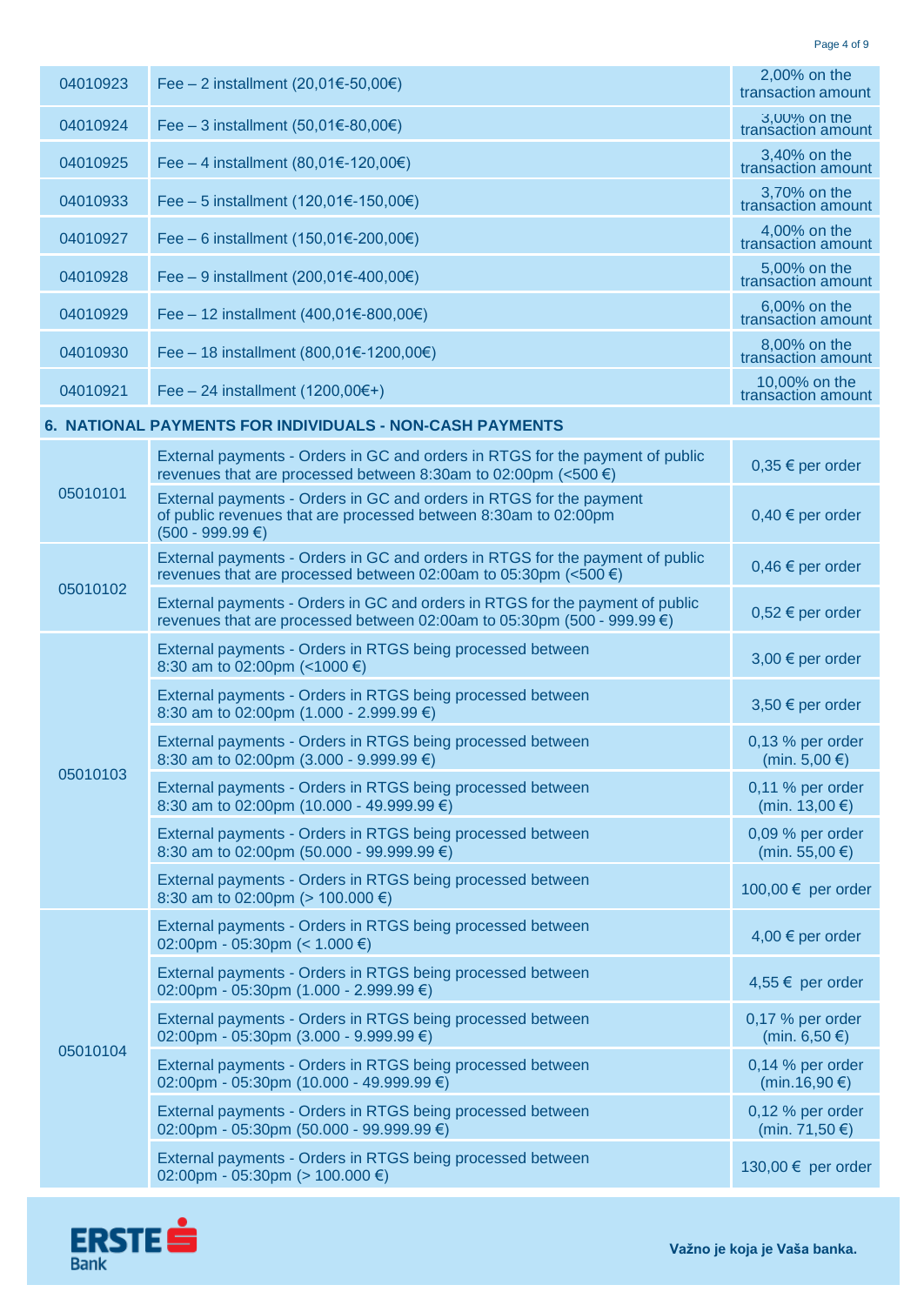| 05010202 | Internal payments - Individuals to legal entity ( $<$ 500 €)                                                                          | $0,10 \in$ per order                              |
|----------|---------------------------------------------------------------------------------------------------------------------------------------|---------------------------------------------------|
|          | Internal payments - Individuals to legal entity (500 - 999.99 $\epsilon$ )                                                            | $0,15 \in$ per order                              |
|          | Internal payments - Individuals to legal entity (1.000 - 4.999.99 $\epsilon$ )                                                        | 1,00 € per order                                  |
|          | Internal payments - Individuals to legal entity (5.000 - 9.999.99 $\epsilon$ )                                                        | 2,00 € per order                                  |
|          | Internal payments - Individuals to legal entity (>10.000 $\epsilon$ )                                                                 | 0,04 % per order                                  |
| 05010301 | Internal payments - between accounts of individuals (natural persons) -<br>Transfer from one account to another of the same client    | No fee                                            |
| 05010302 | Internal payments - between accounts of individuals (natural persons) -<br>Transfer to account of another individual (natural person) | No fee                                            |
|          | 7. NATIONAL PAYMENTS FOR INDIVIDUALS - CASH PAYMENT TRANSACTIONS                                                                      |                                                   |
| 05010401 | Payments within the bank - Cash payment to the account of individuals                                                                 | No fee                                            |
| 05010403 | Payments within the bank - Cash payment to the account of legal entities<br>(< 1.000 ∈)                                               | $0,40 \in$ per order                              |
|          | Payments within the bank - Cash payment to the account of legal entities<br>$(1.000 - 5.000 \in )$                                    | 2,00 € per order                                  |
| 05010501 | Payments outside the Bank - Cash payments (GC) that are processed<br>in time between 8:30am to 02:00pm                                | 0,25 % per order<br>(min $0,40 \in$ )             |
| 05010502 | Payments outside the Bank - Cash payments (GC) that are processed<br>in time between 02:00pm - 05:30pm                                | 0,33 % per order<br>(min $0,52 \in \mathcal{E}$ ) |
| 05010503 | Payments outside the Bank - Cash payments - Public revenues that are processed<br>in time between 8:30am to 02:00pm                   | 0,25 % per order<br>(min $0,40 \in$ )             |
| 05010504 | Payments outside the Bank - Cash payments - Public revenues that are processed<br>in time between 02:00pm - 05:30pm                   | 0,33 % per order<br>(min $0,52 \in$ )             |
|          | Payments outside the Bank - Cash payments of RTGS that are processed in time<br>between 8:30am to 02:00pm (< $1.000 \in$ )            | 0,30 % per order<br>(min 1,50 €)                  |
| 05010505 | Payments outside the Bank - Cash payments of RTGS that are processed in time<br>between 8:30am to 02:00pm (> 1.000 €)                 | 0,30 % per order                                  |
|          | Payments outside the Bank - Cash payments of RTGS that are processed in time<br>between 02:00pm - 05:30pm (< $1.000 \in$ )            | 0,26% per order<br>(min $1,95 \in$ )              |
| 05010506 | Payments outside the Bank - Cash payments of RTGS that are processed in time<br>between 02:00pm - 05:30pm (> 1.000 €)                 | 0,39 % per order<br>(min 2,60 $\epsilon$ )        |
| 05011201 | Cash withdrawals - Debit transaction account                                                                                          | No fee                                            |
| 05011202 | Cash withdrawals - Debit transaction account for international payment<br>transactions                                                | No fee                                            |
| 05011401 | Purchase of currency in cash                                                                                                          | No fee                                            |
| 05011402 | Selling currency to domestic and foreign individuals                                                                                  | No fee                                            |
| 05011403 | Changing coins to banknotes without payment to account of individuals,<br>for amounts exceeding $\epsilon$ 20.00                      | 2,50 %                                            |
| 05011404 | Payment or exchange of withdrawn denominations                                                                                        | 1,50 %                                            |



**Važno je koja je Vaša banka.**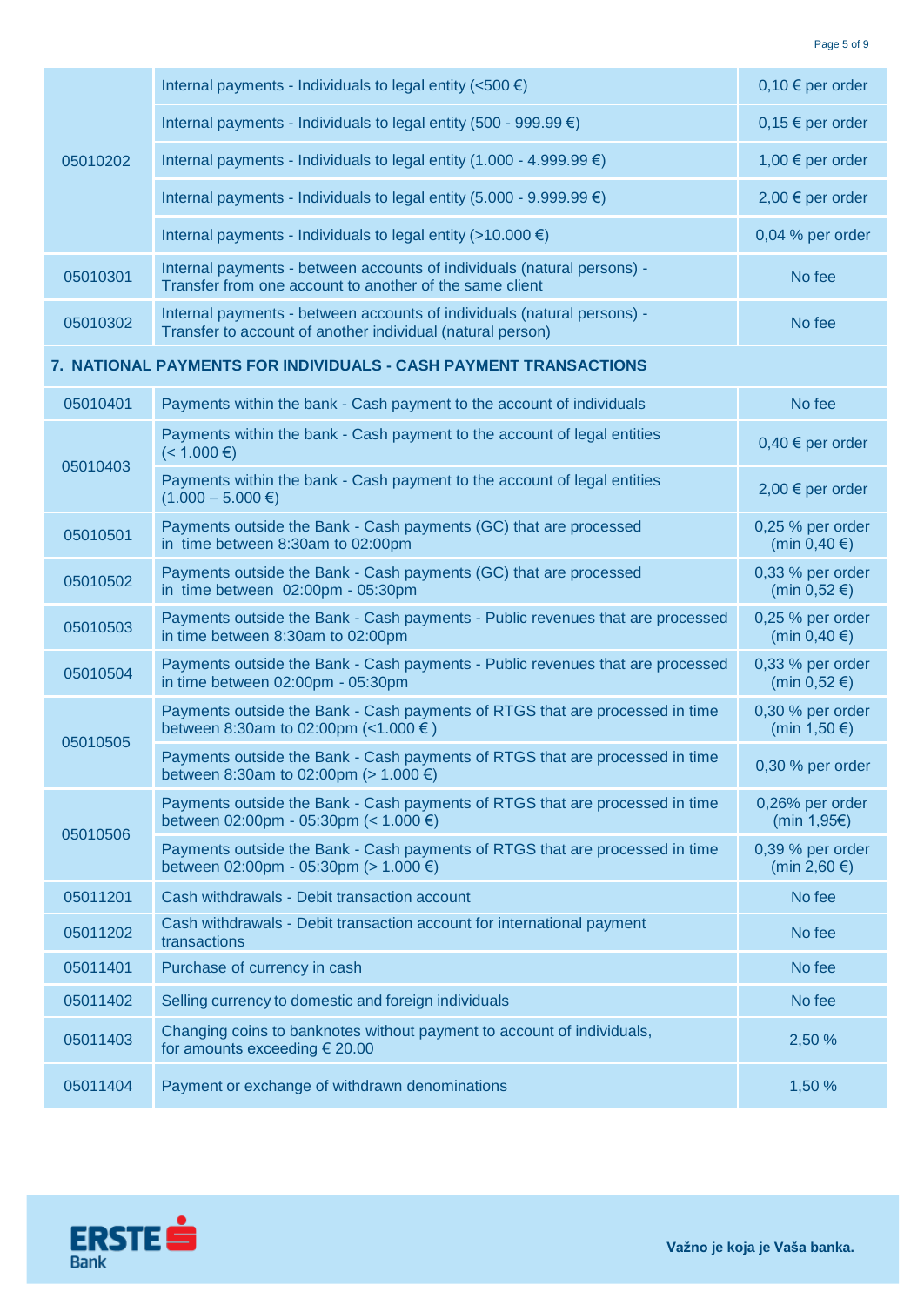| 8. INTERNATIONAL PAYMENT OPERATIONS FOR INDIVIDUALS |                                                                                                                  |                          |
|-----------------------------------------------------|------------------------------------------------------------------------------------------------------------------|--------------------------|
| 05010602                                            | Outgoing payments (cost option BEN or SHA) - the beneficiary's bank<br>in Serbia                                 | 0,50 %<br>min 15,00 €    |
| 05010603                                            | Outgoing payments (cost option BEN or SHA) - the beneficiary's bank abroad,<br>except for Serbia                 | 0,70 %<br>min 15,00 €    |
| 05010701                                            | Outgoing payments (cost option OUR) - the beneficiary's bank in Serbia                                           | 0,50 %<br>(min. 25,00 €) |
| 05010702                                            | Outgoing payments (cost option OUR) - the beneficiary's bank abroad,<br>except for Serbia                        | 0,70 %<br>(min. 25,00 €) |
|                                                     | Incoming transfer - inflow from abroad, for amounts up to $\epsilon$ 500                                         | $3,00 \in$               |
| 05010801                                            | Incoming transfer - inflow from abroad, in the amount of 500 - 2,500 $\in$                                       | 10,00€                   |
|                                                     | Incoming transfer - inflow from abroad, for amounts exceeding € 2500                                             | 0,45%                    |
| 05010804                                            | Incoming transfer - inflow from abroad (cost option BEN or SHA) -<br>Returns of unduly (mistakenly) paid funds * | 5,00 €                   |
| 05010806                                            | Incoming transfer - inflow from abroad (cost option OUR)                                                         | No fee                   |
| 05010901                                            | Cancellation of or complaint per unexecuted order                                                                | No fee                   |
| 05011001                                            | Cancellation of or complaint per executed order - Value date <3 months                                           | 30,00€                   |
| 05011002                                            | Cancellation of or complaint per executed order - Value date<br>between 3 and 6 months                           | 50,00€                   |
| 05011003                                            | Cancellation of or complaint per executed order - Value date> 6 months                                           | 100,00€                  |
| 05011004                                            | Foreign pensions remittance                                                                                      | $0,40 \in$ per pension   |
|                                                     | * The fee is charged from the amount recovered (in the currency of the recovered amount)                         |                          |
| <b>9. ERSTE NETBANKING</b>                          |                                                                                                                  |                          |
| 06010101                                            | NetBanking - Application                                                                                         | No fee                   |
| 06010103                                            | NetBanking - reissuing stolen, lost or damaged Erste display card at client's<br>request                         | 15,00€                   |
| 06010104                                            | NetBanking - Monthly use of service                                                                              | 2,00 €                   |
| 06010105                                            | mToken issuing/reissuing                                                                                         | No fee                   |
| 06010106                                            | NetBanking - issuing of Erste display card                                                                       | 15,00€                   |

| 06010106 | NetBanking – issuing of Erste display card                                                                                                  | $15.00 \in$          |
|----------|---------------------------------------------------------------------------------------------------------------------------------------------|----------------------|
| 06010201 | Orders in GC and orders in RTGS for the payment of public revenues that are<br>processed in time between 8:30am to 02:00pm (<500 €)         | $0,28 \in$ per order |
|          | Orders in GC and orders in RTGS for the payment of public revenues that are<br>processed in time between 8:30am to 02:00pm (500 - 999.99 €) | $0,32 \in$ per order |
| 06010202 | Orders in GC and orders in RTGS for the payment of public revenues that are<br>processed in time between 02:00pm - 05:30pm (<500 €)         | $0,36 \in$ per order |
|          | Orders in GC and orders in RTGS for the payment of public revenues that are<br>processed in time between 02:00pm - 05:30pm (500 - 999.99 €) | $0,42 \in$ per order |



**Važno je koja je Vaša banka.**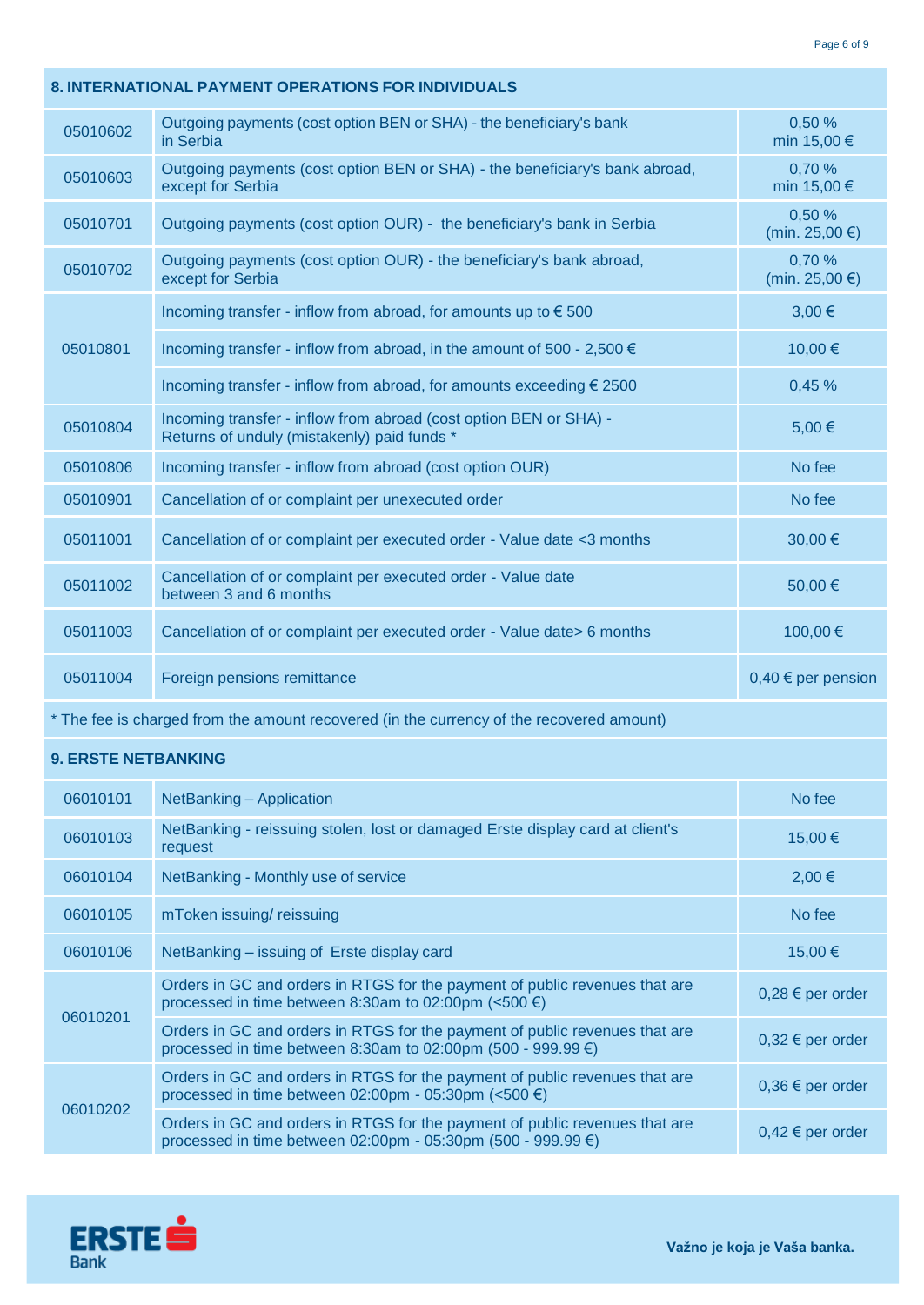| 06010203                  | Orders in RTGS that are processed in time<br>between 8:30am - 02:00pm (< $1.000 \in$ )                                                      | 2,40 € per order                        |
|---------------------------|---------------------------------------------------------------------------------------------------------------------------------------------|-----------------------------------------|
|                           | Orders in RTGS that are processed in time<br>between 8:30am - 02:00pm (1.000 - 2.999.99 €)                                                  | 2,80 € per order                        |
|                           | Orders in RTGS that are processed in time<br>between 8:30am - 02:00pm (3.000 - 9.999.99 $\epsilon$ )                                        | $0,10%$ per order<br>(min. 3,50 €)      |
|                           | Orders in RTGS that are processed in time<br>between 8:30am - 02:00pm (10.000 - 49.999.99 €)                                                | 0,08 % per order<br>(min. $10,00 \in$ ) |
|                           | Orders in RTGS that are processed in time<br>between 8:30am - 02:00pm (50.000 - 99.999.99 €)                                                | 0,07 % per order<br>(min. 40,00 €)      |
|                           | Orders in RTGS that are processed in time<br>between 8:30am - 02:00pm (> 100.000 €)                                                         | 85,00 € per order                       |
|                           | Orders in RTGS that are processed in time<br>between 02:00pm - 05:30pm (< $1.000 \in$ )                                                     | $3,20 \in$ per order                    |
|                           | Orders in RTGS that are processed in time<br>between $02:00 \text{pm} - 05:30 \text{pm}$ (1.000 - 2.999.99 €)                               | $3,64 \in$ per order                    |
|                           | Orders in RTGS that are processed in time<br>between 02:00pm - 05:30pm (3.000 - 9.999.99 $\epsilon$ )                                       | 0,13 % per order<br>(min. 4,55 €)       |
| 06010204                  | Orders in RTGS that are processed in time<br>between 02:00pm - 05:30pm (10.000 - 49.999.99 €)                                               | 0,10 % per order<br>(min. 13,00 €)      |
|                           | Orders in RTGS that are processed in time<br>between 02:00pm - 05:30pm (50.000 - 99.999.99 $\epsilon$ )                                     | 0,09 % per order<br>(min. 52,00 €)      |
|                           | Orders in RTGS that are processed in time<br>between 02:00pm - 05:30pm (> 100.000 €)                                                        | 110,50 € per order                      |
| 06010301                  | Orders towards another individual's account in the bank                                                                                     | No fee                                  |
|                           | Internal orders to the legal entity (<500 $\epsilon$ )                                                                                      | $0,05 \in per$ order                    |
|                           | Internal orders to the legal entity (500 - 999.99 $\epsilon$ )                                                                              | $0,12 \in$ per order                    |
| 06010304                  | Internal orders to the legal entity (1.000 - 4.999.99 $\epsilon$ )                                                                          | $0,80 \in$ per order                    |
|                           | Internal orders to the legal entity (5.000 - 9.999.99 $\epsilon$ )                                                                          | 1,60 € per order                        |
|                           | Internal orders to the legal entity (>10.000 $\epsilon$ )                                                                                   | 0,03 % per order                        |
| <b>10. ERSTE MBANKING</b> |                                                                                                                                             |                                         |
|                           |                                                                                                                                             |                                         |
| 06010110                  | Erste mBanking - Monthly use of service                                                                                                     | 2,00 €                                  |
| 06010111                  | Erste NetBanking + mBanking - Monthly use of service                                                                                        | 2,00 €                                  |
|                           | Orders in GC and orders in RTGS for the payment of public revenues that are<br>processed in time between 8:30am to 02:00pm (<500 €)         | $0,28 \in$ per order                    |
| 06010205                  | Orders in GC and orders in RTGS for the payment of public revenues that<br>are processed in time between 02:00pm - 05:30pm (500 - 999.99 €) | $0,32 \in$ per order                    |
| 06010206                  | Orders in RTGS that are processed in time<br>between 8:30am - 02:00pm (< 500 €)                                                             | $0,36 \in$ per order                    |

Orders in RTGS that are processed in time<br>between  $02:00\text{pm}$  - 05:30pm (500 - 999,9 €) 0,42 € per order

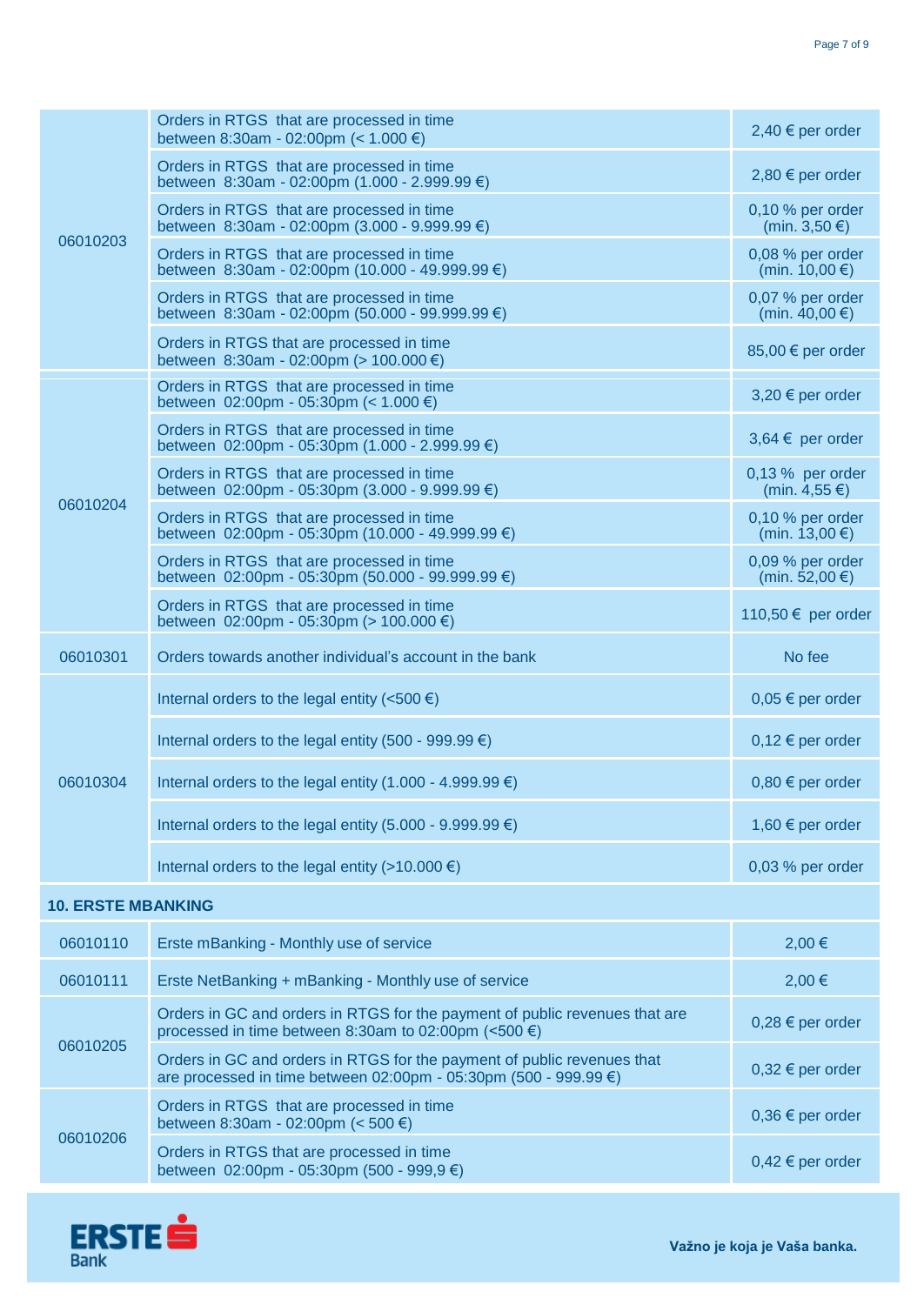| 06010207 | Orders in RTGS that are processed in time<br>between 8:30am - 02:00pm (< $1.000 \in$ )                                        | 2,40 € per order                    |
|----------|-------------------------------------------------------------------------------------------------------------------------------|-------------------------------------|
|          | Orders in RTGS that are processed in time<br>between 8:30am - 02:00pm (1.000 - 2.999.99 €)                                    | 2,80 € per order                    |
|          | Orders in RTGS that are processed in time<br>between 8:30am - 02:00pm (3.000 - 9.999.99 €)                                    | 0,10 % per order<br>(min. 3,50 €)   |
|          | Orders in RTGS that are processed in time<br>between 8:30am - 02:00pm (10.000 - 49.999.99 €)                                  | 0,08 % per order<br>(min. 10,00 €)  |
|          | Orders in RTGS that are processed in time<br>between 8:30am - 02:00pm (50.000 - 99.999.99 €)                                  | 0,07 % per order<br>(min. 40,00 €)  |
|          | Orders in RTGS that are processed in time<br>between 8:30am - 02:00pm (> 100.000 €)                                           | 85,00 € per order                   |
|          | Orders in RTGS that are processed in time<br>between 02:00pm - 05:30pm (< $1.000 \in$ )                                       | 3,20 € per order                    |
|          | Orders in RTGS that are processed in time<br>between 02:00pm - 05:30pm (1.000 - 2.999.99 €)                                   | 3,64 € per order                    |
| 06010208 | Orders in RTGS that are processed in time<br>between $02:00$ pm - 05:30pm (3.000 - 9.999.99 €)                                | 0,13 % per order<br>(min. 4,55 €)   |
|          | Orders in RTGS that are processed in time<br>between 02:00pm - 05:30pm (10.000 - 49.999.99 €)                                 | $0,10%$ per order<br>(min. 13,00 €) |
|          | Orders in RTGS that are processed in time<br>between 02:00pm - 05:30pm (50.000 - 99.999.99 €)                                 | $0,09%$ per order<br>(min. 52,00 €) |
|          | Orders in RTGS that are processed in time<br>between 02:00pm - 05:30pm (> 100.000 €)                                          | 110,50 € per order                  |
| 06010305 | Orders towards another individual's account in the Bank                                                                       | No fee                              |
|          | Internal orders to the legal entity (<500 $\epsilon$ )                                                                        | $0,05 \in per$ order                |
|          | Internal orders to the legal entity (500 - 999.99 $\epsilon$ )                                                                | $0,12 \in$ per order                |
| 06010308 | Internal orders to the legal entity (1.000 - 4.999.99 $\epsilon$ )                                                            | $0,80 \in$ per order                |
|          | Internal orders to the legal entity (5.000 - 9.999.99 $\epsilon$ )                                                            | 1,60 € per order                    |
|          | Internal orders to the legal entity (>10.000 $\epsilon$ )                                                                     | 0,03 % per order                    |
| 06010410 | Erste info - monthly fee for sending notifications via SMS<br>(SIM card of a mobile operator from Montenegro)                 | 1,00 €                              |
| 06010411 | Erste info - monthly fee for sending notifications via SMS + Viber<br>(SIM card of a mobile operator from Montenegro)         | 1,00 €                              |
| 06010412 | Erste info - monthly fee for sending notifications via SMS + eMail<br>(SIM card of a mobile operator from Montenegro)         | 1,20 €                              |
| 06010413 | Erste info - monthly fee for sending notifications via SMS + Viber + eMail<br>(SIM card of a mobile operator from Montenegro) | 1,30 €                              |
| 06010414 | Erste info - monthly fee for sending notifications via SMS<br>(SIM card of a mobile operator from abroad)                     | 2,00 €                              |
| 06010415 | Erste info - monthly fee for sending notifications via SMS + Viber<br>(SIM card of a mobile operator from abroad)             | 2,00 €                              |